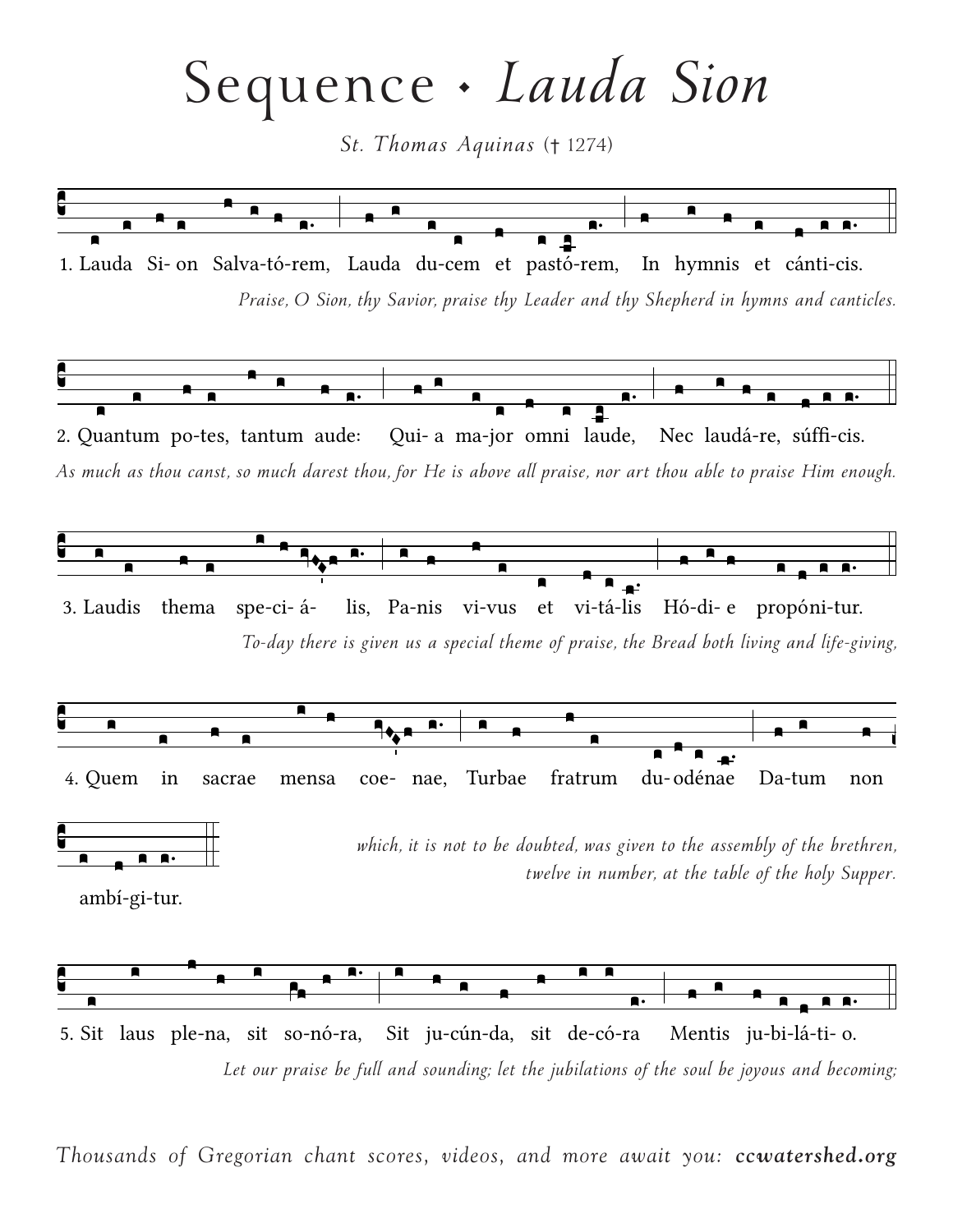

*Taught by His sacred precepts, we consecrate bread and wine into the Victim of salvation.* 10. Doc ti sac ris insti-tú-tis, Panem, vi num in sa-lú-tis Consecrámus hós ti- am.

*Thousands of Gregorian chant scores, videos, and more await you: [ccwatershed.org](http://www.ccwatershed.org/)*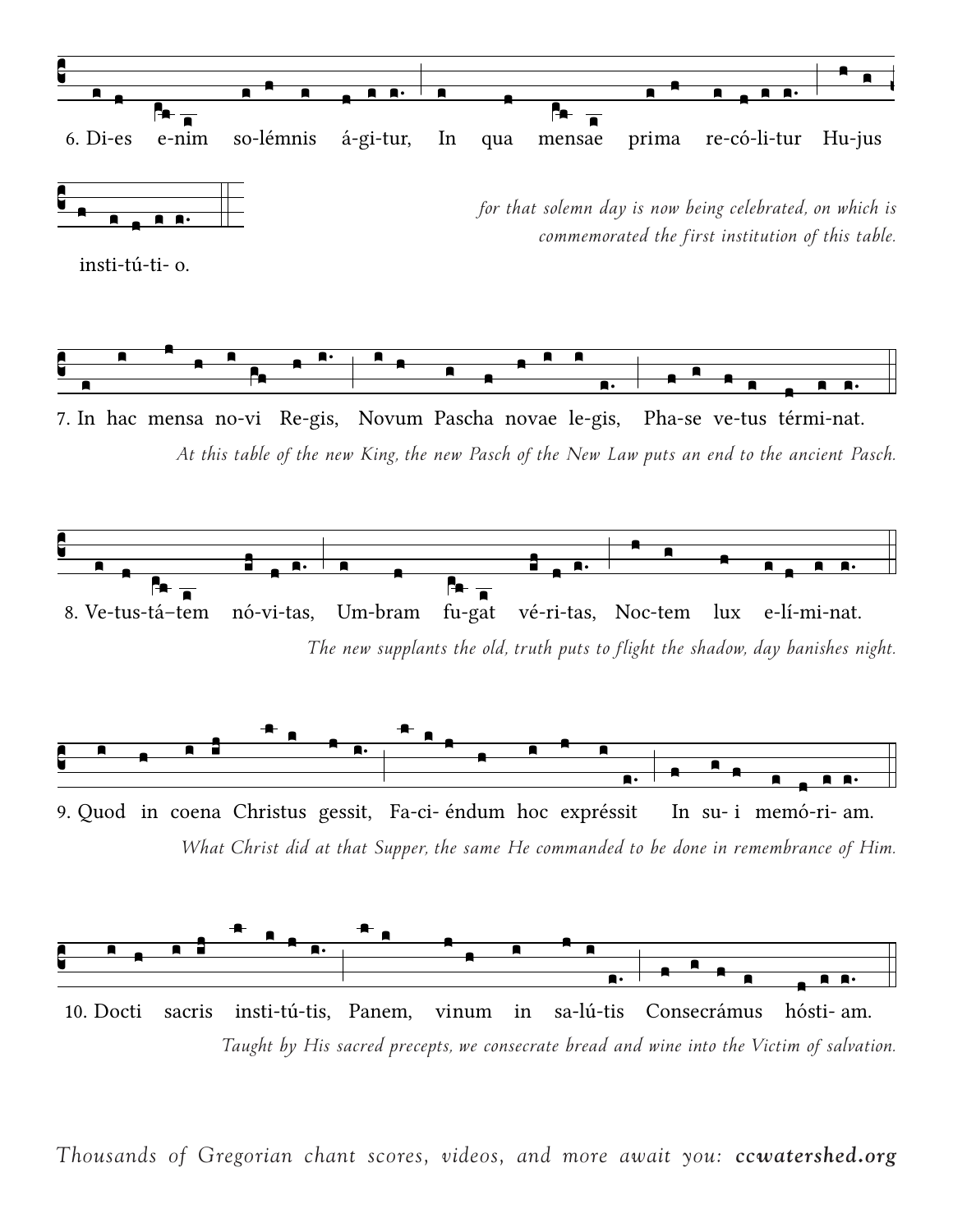

*By the recipient the whole (Christ) is received; He is neither cut, broken, nor divided.* 15. A suménte non concí-sus, Non confráctus, non di-ví-sus: Integer accí-pi-tur.

*Thousands of Gregorian chant scores, videos, and more await you: ccwatershed.org*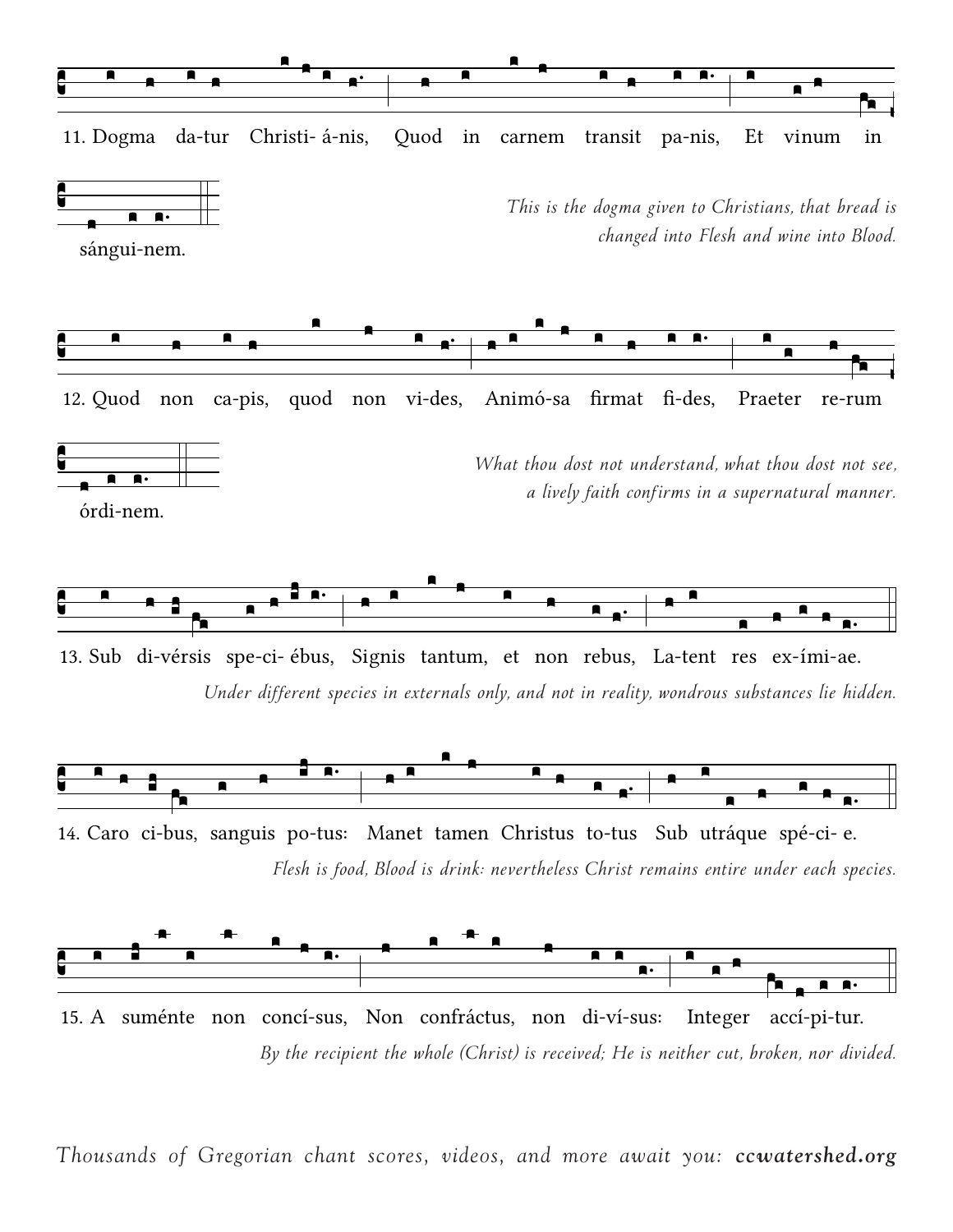

*One receives Him; a thousand receive Him: as much as the thousand receive, so much does the one receive; though consumed, He is not diminished.* 16. Su mit u nus, su munt mil- le: Quantum isti, tantum il-le: Nec sumptus consúmi-tur.



*The good receive Him, the bad receive Him, but with what unequal consequences of life or death.* 17. Su munt bo ni, su munt ma- li: Sorte tamen inaequá-li, Vi-tae vel inté-ri-tus.



*It is death to the unworthy, life to the worthy: behold then of a like reception, how unlike may be the result!* 18. Mors est ma-lis, vi-ta bo- nis: Vi-de pa-ris sumpti-ónis Quam sit dispar é-xi-tus.



*Thousands of Gregorian chant scores, videos, and more await you: ccwatershed.org*